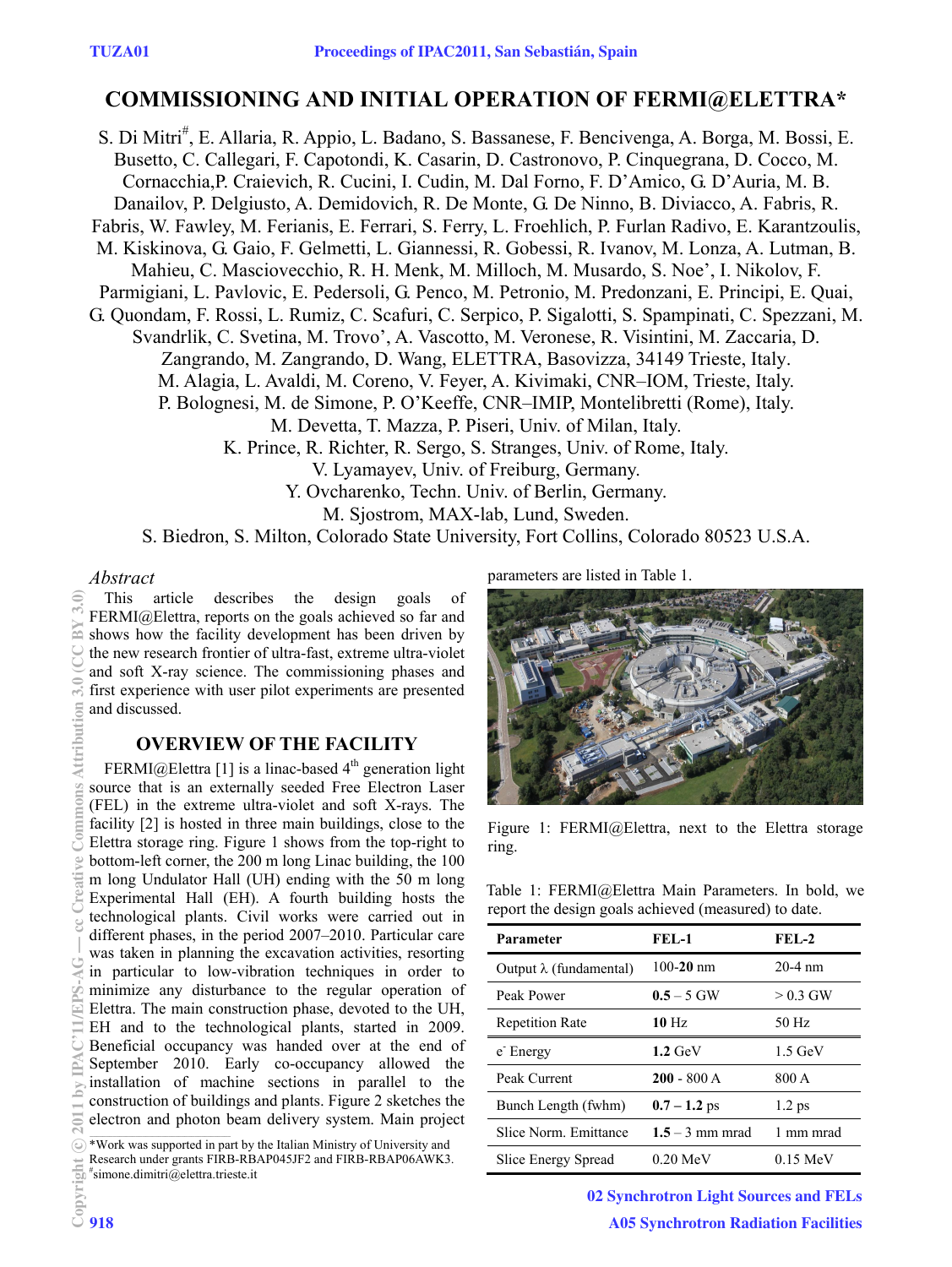The normal-conducting 3 GHz linac is equipped with 14 radio-frequency (RF) transmitters, rated at 45 MW peak power, which feed 16 accelerating sections, plus the photocathode Gun and 3 RF deflectors (presently, only one of these is installed for diagnostic purposes at low energy). Seven accelerating structures are fed in couple with a single transmitter; other seven are fed via a SLED cavity with a single transmitter. The nominal operation energy is 1.2 GeV for the first FEL line, FEL-1, and 1.5 GeV for the second one, FEL-2. Space for two additional  $\sim$ 3.5 m long accelerating structures is also available in the main linac. Repetition rate is presently 10 Hz and will be upgraded to 50 Hz in 2012. A "laser heater" undulator is installed at 100 MeV to cure microbunching instability (i.e., see [3] and references in [4]). Two identical, symmetric (4-dipole) magnetic chicanes for bunch length compression are installed at 350 MeV and 700 MeV. They are movable in the bending plane to allow continuously tunable bunch length compression. Diagnostics is also inside the chicane and moving with it. The in-house design was based on that of LCLS [5] at SLAC, but with some improvements on the magnet field quality and mechanical control. The nominal total compression factor is 11 that is an expected compressed bunch length of 0.7 ps (FWHM). In Autumn 2011 a harmonic cavity at 12 GHz (X-band) will be set into operation for linear time compression.

A transfer line transports the electrons from the end of the linac to the undulators. The transfer line is about 30 m long and allows switching between the two FEL lines, FEL-1 and FEL-2; it further includes collimation devices, diagnostic facilities and the seed laser insertion point. The adopted High Gain Harmonic Generation (HGHG) FEL scheme [6–8] sets the specifications for the seed laser, which has to be tunable down to 200 nm, with a peak power above 100 MW over the entire tunability range [9]. Synchronization on the fs time scale between the seed laser and the electron beam, as well as along the whole facility, is provided by an all optical timing distribution system [10].

The FEL-1 line consists of a planar undulator ("modulator") and six APPLE-II type undulators ("radiators"). The FEL-2 line runs parallel to the FEL-1 line and 1 m apart from it. A HGHG double-cascade scheme is adopted for FEL-2, which consists of a first stage with 1 modulator and 2 radiators followed by a second stage with 1 modulator and 6 radiators. The radiator permanent magnets periodicity is lower than in FEL-1, all other specifications are similar [1]. The out-ofvacuum undulator design has been carried out at the Elettra laboratory. Our laboratory also participates in KYMA, a spin-off company that has been in charge of manufacturing the undulators. The use of APPLE-II type undulators allows control of the FEL polarization that can be varied from linear to circular [11]. The wavelength of the FEL radiation can be varied thanks to the variable undulator gap (the low gap Aluminum vacuum chamber has 7 mm internal height). Fast wavelength tunability and variable polarization make FERMI a unique source for research programs aiming to investigate processes in subps time scale.

At the end of the two FELs, the electrons are recombined and dumped to a common beam dump, while the photons are transported to the different experimental stations, first via Photon Analysis, Delivery and Reduction System (PADReS) [12] and then via dedicated beamlines. Three experimental programs are foreseen, namely Diffraction and Projection Imaging (DiProI), Low Density Matter (LDM) and Elastic and Inelastic Scattering (EIS), for a total of 4 beamlines, since EIS comprises two stations: TIMEX, already installed, and TIMER, whose installation is foreseen in 2012.

#### **STRATEGY OF THE PROJECT**

Commissioning of FERMI has been planned in a way to produce FEL output as early as possible with features matching the minimum internal users requirements for preliminary experiments. This strategy has implied:

- the lack of a test facility;
- an aggressive although plausible schedule for the commissioning and initial operation;
- simultaneous phases of installation and commissioning, allowed by a physical separation of different machine parts in the linac tunnel;
- intense 24 hours/day runs of commissioning alternated to 4 periods/year of machine shut down.

In spite of the challenging plan, all main deadlines have been respected, such as for the completion of civil engineering and installation (October 2010), RF conditioning and FEL-1 commissioning (end of 2010), first seeded lasing with coherent harmonic generation (13 December 2010) and FEL-1 operation with internal users (June 2011).

## **COMMISSIONING STATUS REPORT**

All most relevant articles about the FERMI commissioning until July 2011 are in [13–17]. A short schedule of the accelerator and FEL-1 commissioning is reported in the following.

- Photoinjector (PI) laser and Gun have been commissioned in 2.5 months, starting in September 2009 (first photo-electrons were extracted at MAX-lab in 2008).
- The whole linac and first magnetic bunch length compressor (BC1) have been commissioned in 2010 in 3.5 months.
- The high energy transfer line to the Main Beam Dump has been commissioned in 2010 in 1.5 months.
- After installation of the FEL-1 undulators, first coherent X-rays have been produced on 13 December 2010, within 9 months after the linac warm up. The coherent emission produced with 6 radiators tuned at 43 nm fundamental wavelength exceeded the spontaneous emission.
- All essential components of the X-ray diagnostic area and transport system have been commissioned in 2011  $\frac{6}{5}$ <br>in 2 months. in 2 months.

## 02 Synchrotron Light Sources and FELs

## **A05 Synchrotron Radiation Facilities**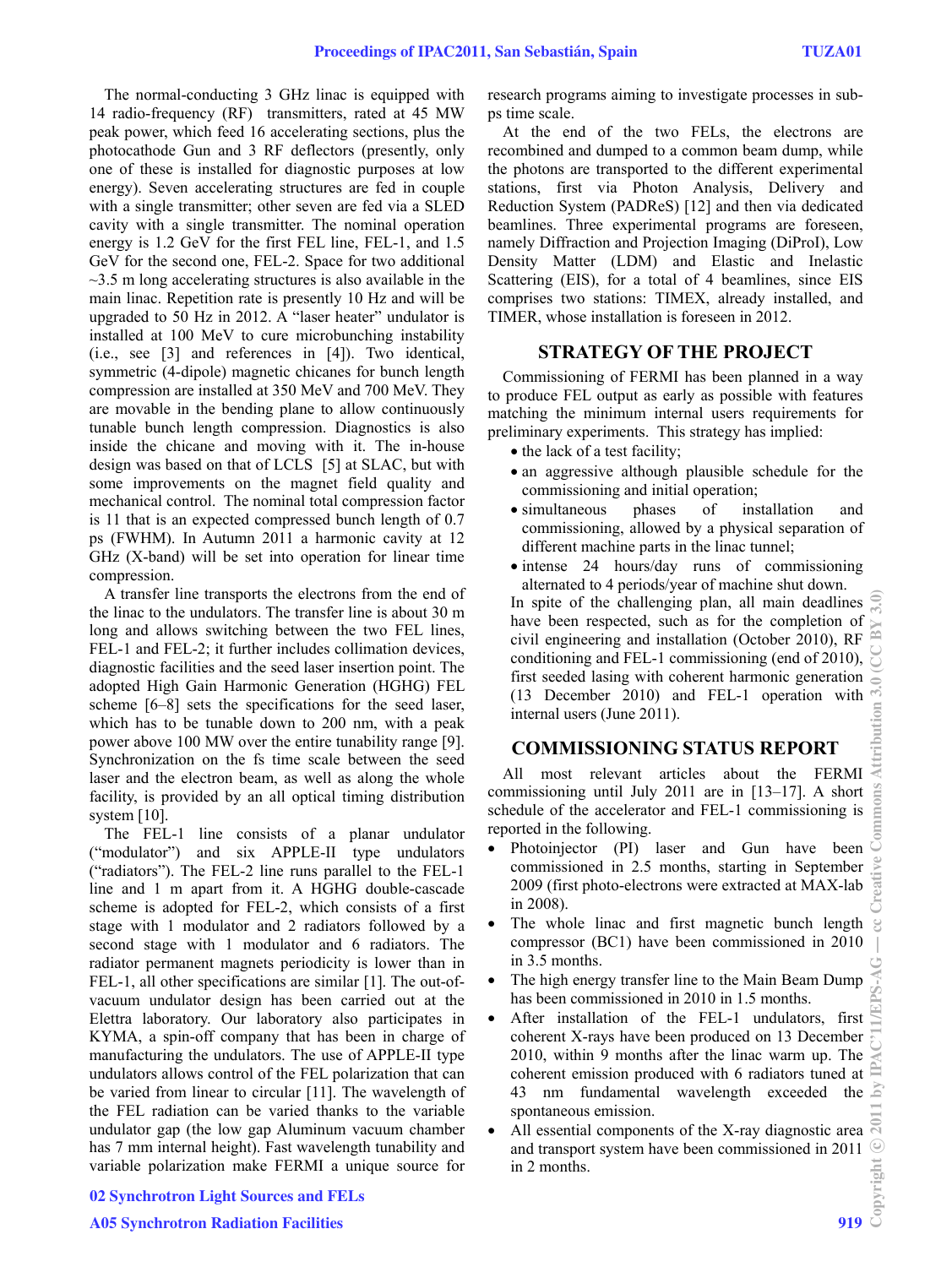- True FEL exponential gain, polarization control and wavelength tunability has been achieved in 2011 in 1.5 months.
- Commissioning of the three experimental beam lines in the wavelength range 32.5–65 nm has been accomplished in 1.5 months. First user tests have thus been done 5 months after the very first coherent output.

# **ACCELERATOR COMMISSIONING**

#### *Main Components*

The previously existing Elettra linac has been upgraded with a PI. Silica aerogels are used to measure the transversal and longitudinal profile of the electron bunch taking advantage of Cherenkov effect (the emitted light is transported and focused to an ultrafast streak camera). The PI is routinely providing a 1 mm mrad normalized emittance at 100 MeV for a 450 pC, 6 ps (FWHM) long bunch. In the main linac, the remarkable accelerating gradient of 27 MV/m has been reached that is confirming the specified 1.5 GeV final energy for FEL-2. So far, we have been routinely running FEL-1 at the energy of 1.2 GeV with a one-stage bunch length compression factor not larger than 6.

Commissioning in the photon transport area has been carried out by means of an on-line spectrometer [18], gas monitor detectors and photon Beam Position Monitors (BPMs), and off-line diagnostics such as a photo-diode with Aluminum filter for direct measurements of the FEL pulse energy, screens and slits to measure the FEL transverse coherence. Active mirrors in Kirkpartick-Baez  $(KB)$  configuration for  $\mu$ m level focusing on the experimental sample are in schedule.

Commissioning of the facility has obviously involved many other systems, such as the Tango-based control system [19] which incorporates a real-time framework and allows on-line control of the accelerator with an external tracking code as well as the development of Tango-interfaced MATLAB scripts. In order to achieve the milestones reported in the previous section, particular cure has been taken to design and develop electron diagnostics such as an electro-optical sampling station in front of the undulators for time-resolved measurements, bunch arrival monitors for time jitter measurements,  $2 \mu m$ resolution RF cavity BPMs and screen systems, both for electrons and X-rays, in between the undulator segments. To operate the accelerator under real-time safety condition, the machine protection system includes Cherenkov fiber beam loss monitors, on-line dosimeters and ionization chambers [20].

## *Cathode Cleaning*

Ozone cleaning of the Gun cavity is routinely performed at the beginning of each run. In fact, after a few months of 24h machine operation we usually observe a degradation of the quantum efficiency, which is restored by filling the whole Gun cavity with Oxygen and illuminating it with a UV lamp. Thus, Ozone is created that absorbs the impurities fixed on the internal Gun surface as well as on the cathode. Then, everything is removed by venting the cavity. We generally measure quantum efficiency above the  $10^{-5}$  level.

## *Electron Beam Diagnostics*

The electron beam is fully characterized with the diagnostics station located downstream of the first compressor. The arrival time jitter has been measured to be around 70 fs, which is well below the design tolerance. Since it is expected to be dominated by the PI laser time jitter and the RF peak voltage and phase jitter, we deduce that all these systems are within specifications.

The absolute measurement of the bunch length, with and without compression, is done with the RF vertical deflector that stretches the beam in the vertical plane. The spot dimension is proportional to the bunch duration and in this way we can control the effective compression factor. From this image, we can also reconstruct the longitudinal charge distribution. The vertical deflection associated to the horizontal spectrometer allows us to reconstruct the longitudinal phase space. Due to the limited resolution of this system, the slice energy spread has been estimated to be less than 35 keV rms. The horizontal slice emittance has been measured below the 1 mm mrad threshold by deflecting vertically the bunch and scanning the horizontal beam size with an upstream quadrupole magnet. The measurement confirms our PI model.

## *External Seeding*

The transverse overlap of electrons and photons is made by aligning the electron beam on the RF BPMs at the entrance of the undulator line, on the reference trajectory. The electrons and the seed laser are displayed on two Yttrium Aluminum Garnet (YAG) targets across the modulator. The seed is aligned onto the electron beam with remotely controlled steering mirrors using stepper motors for the coarse positioning and piezo tip-tilt for the fine one. The coarse temporal overlap of the seed pulse and the bunch is monitored through an Al foil that reflects the laser out and, at the same time, makes the electrons generating OTR. The laser and the OTR signals are detected with a fast photodiode, read by an oscilloscope. A delay line on the seed laser path is used for fine tuning of the seed pulse in time.

We use the last YAG screen of the main beam dump line to optimize the seeding process. This screen is in a high dispersion area. The horizontal axis is therefore proportional to the particle energy. At the same time, when the electron bunch is compressed, it has a residual energy chirp so that the horizontal axis of the screen is also proportional to the longitudinal coordinate along the bunch, with higher current at lower energies. Accordingly, when traveling along the line, the electrons that are modulated in energy by the seed laser are moved away from their initial position along the bunch: they are actually moved at the edges of the overlap area that appears at the screen as charge depletion. Looking to this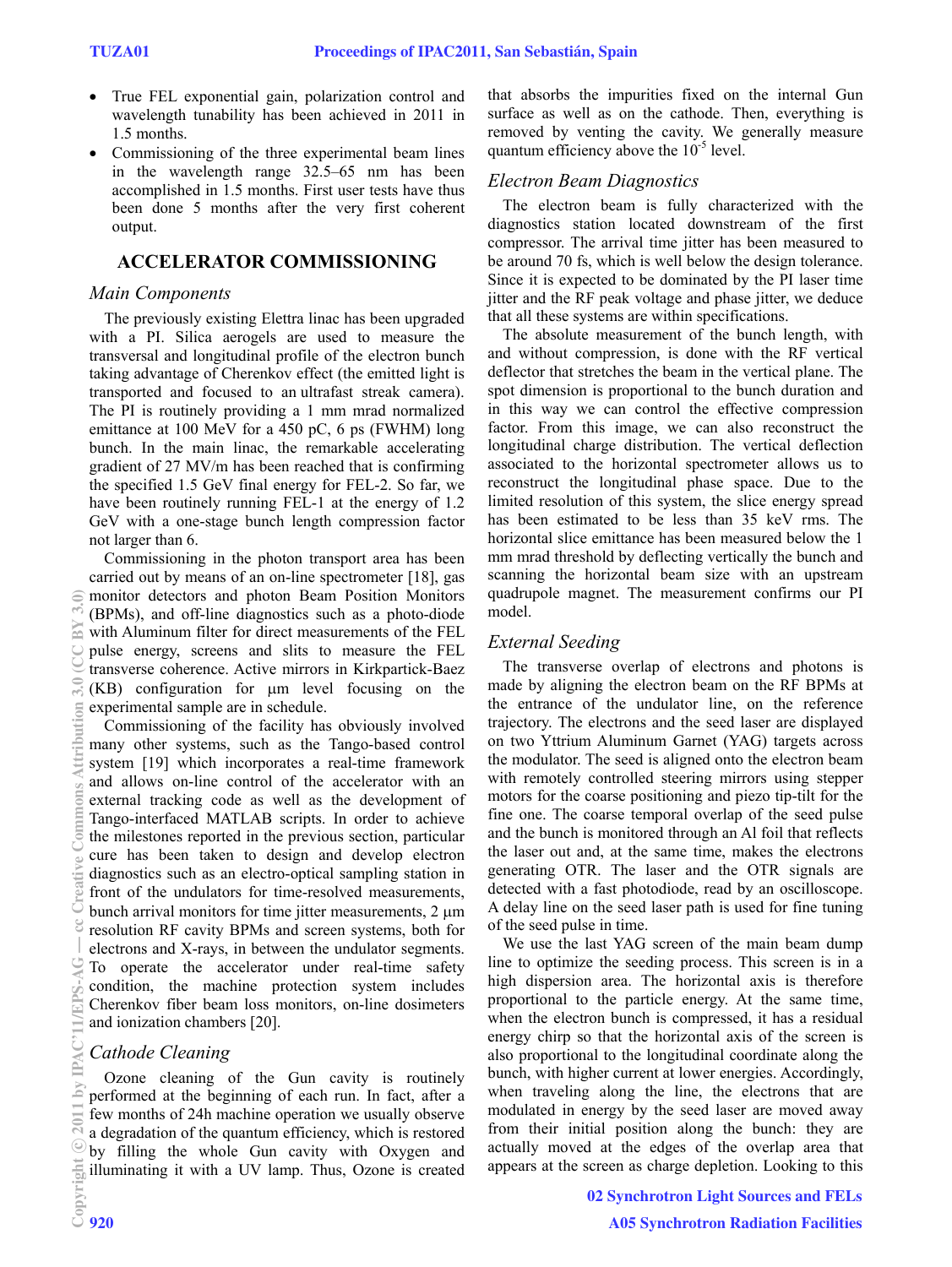hole, we can visualize the time-overlap of seed and electrons. The maximum FEL intensity is usually obtained when the seed laser is at an intermediate position along the bunch, not really in the very high current region. We could state that the intermediate position corresponds to an effective optimum condition for the FEL resonance, in terms of peak current and electrons energy.

#### **SEEDED FEL COMMISSIONING**

The FEL-1 performance improved gradually in 2011, as shown in Figure 3. At 43 nm, the measured photon flux increased from less than  $1 \times 10^9$  photons per pulse in December 2010 to more than  $1\times10^{13}$  photons per pulse in July 2011. We have measured similar flux intensities at 52 nm and 32.5 nm. Most importantly, we could also reach the design lower wavelength limit of FEL-1: 20 nm, where the photon flux achieved was more than  $1\times10^{12}$ photons per pulse.

While the benefit of using external seeding in terms of bandwidth and photon energy stability was evident since the very first days of FEL operation, with a typical  $\Delta\lambda/\lambda$ of  $1\times10^{-3}$  (FWHM), other important advantages have only recently been demonstrated when the bunch charge has been increased from 250 to 450 pC. In December 2010 the FEL flux was optimized with the lower charge in terms of seeding power and strength of the dispersive line. We measured a quadratic FEL gain along the radiators whose regime of emission is usually named as coherent harmonic generation. By increasing the charge with very minor changes in the accelerator and upon optimizing the FEL on the  $TEM_{00}$  Gaussian mode, we obtained clear evidence of true FEL exponential gain. FEL simulation based on the experimental beam parameters agrees well with the experimental result. The gain length at this stage is 3.5 m. Once FEL operation is optimized, its stability is quite good over a few hours: the central wavelength jitter is below  $10^{-4}$ , the spectral bandwidth stability is below the 3% level and the intensity jitter is about 10%.

#### **INITIAL OPERATION OF FEL-1**

FEL light was provided already in March-April 2011 to the experimental stations for beamlines and end-stations commissioning. During that period, to address an LDM requirement the FEL polarization was varied for the first time from linear to circular. In July, all three experimental stations were tested with photons. The wavelength tunability of FERMI FEL has been experimentally demonstrated, during the LDM beam time. In such experimental run, a small change of the fundamental harmonic of the FEL radiation around 52 nm has been achieved by varying the seeding laser wavelength by approximately 1 nm, corresponding to 0.4% variation of the FEL wavelength.

Due to delay in installing user-dedicated focusing mirrors, first coherent diffraction imaging tests with DiProI were carried out using a  $20 \mu m$  pin-hole for DiProI were carried out using a 20  $\mu$ m pin-hole for program that will be launched on FEL-1.<br> **02 Synchrotron Light Sources and FELs**<br> **A05 Synchrotron Radiation Facilities** 921

02 Synchrotron Light Sources and FELs

tailoring the FEL pulses and illuminating the test specimens, pinholes of different sizes and a periodic array sample. The obtained diffraction patterns confirmed the excellent transverse and longitudinal coherence of the FEL pulses.

#### **OUTLOOK AND LESSONS LEARNED**

In spite of the success and important milestones achieved so far, the accelerator and the beamlines are not yet in their final configurations. Commissioning of the second compressor, X-band, Laser Heater, FEL2, 50Hz operation, all these new tools require much work and time. In addition to this, some other smaller issues have to be faced in terms of electron beam quality such as projected emittance growth along the linac due to single bunch transverse wake field instability, optimization of the feedback loops and optics matching of the electron beam into the FEL undulators. They are not limiting the FEL performance right now but are expected to do at shorter wavelengths (FEL-2). The installation and commissioning of the focusing optics for providing well focused m-sized illumination spots and implementation of split-delay lines for opening the possibility for timeresolved experiments are the priorities that will be completed before the end of 2011.

Finally, we would like to highlight three aspects of our commissioning experience. First, there was no need to optimize the SASE [21, 22] mode to optimize the HGHG output. The seeding was achieved at the first try. Second, because of the very aggressive commissioning plan, the FEL was finally obtained in a relatively short period of time, but we have now a machine that is still under development. This implies our commissioning is a compromise between testing subsystems, physics studies and preparation of FEL for users. The facility allows us to increase the charge by 40% with only minor changes to the settings. Doing this, the FEL gain increases accordingly.We interpret this result as a demonstration of robust machine design and a large machine acceptance in the beam parameter space.

Next year will be focused on FEL-2, whose final aim is producing first 10 nm and later on 4 nm fundamental wavelength with the two-stage HGHG. The 3 nm wavelength could in principle be obtained by rising up the linac energy to 1.8 GeV or implementing direct seeding at 30 nm. The 1.5 nm is on the horizon, possibly obtained in a few years with direct seeding or other FEL schemes. Analytical models and simulation results show that this picture is feasible for FERMI with the available technology and know-how.

#### **CONCLUSION**

FERMI@Elettra FEL-1 commissioning is at a fairly advanced stage and we expect to attain the full design performance of FEL-1 by the end of 2011. First operation with internal users has already started. Commissioning of  $\approx$ FEL-2 will start in 2012, in parallel to the user experiment  $\odot$ program that will be launched on FEL-1.